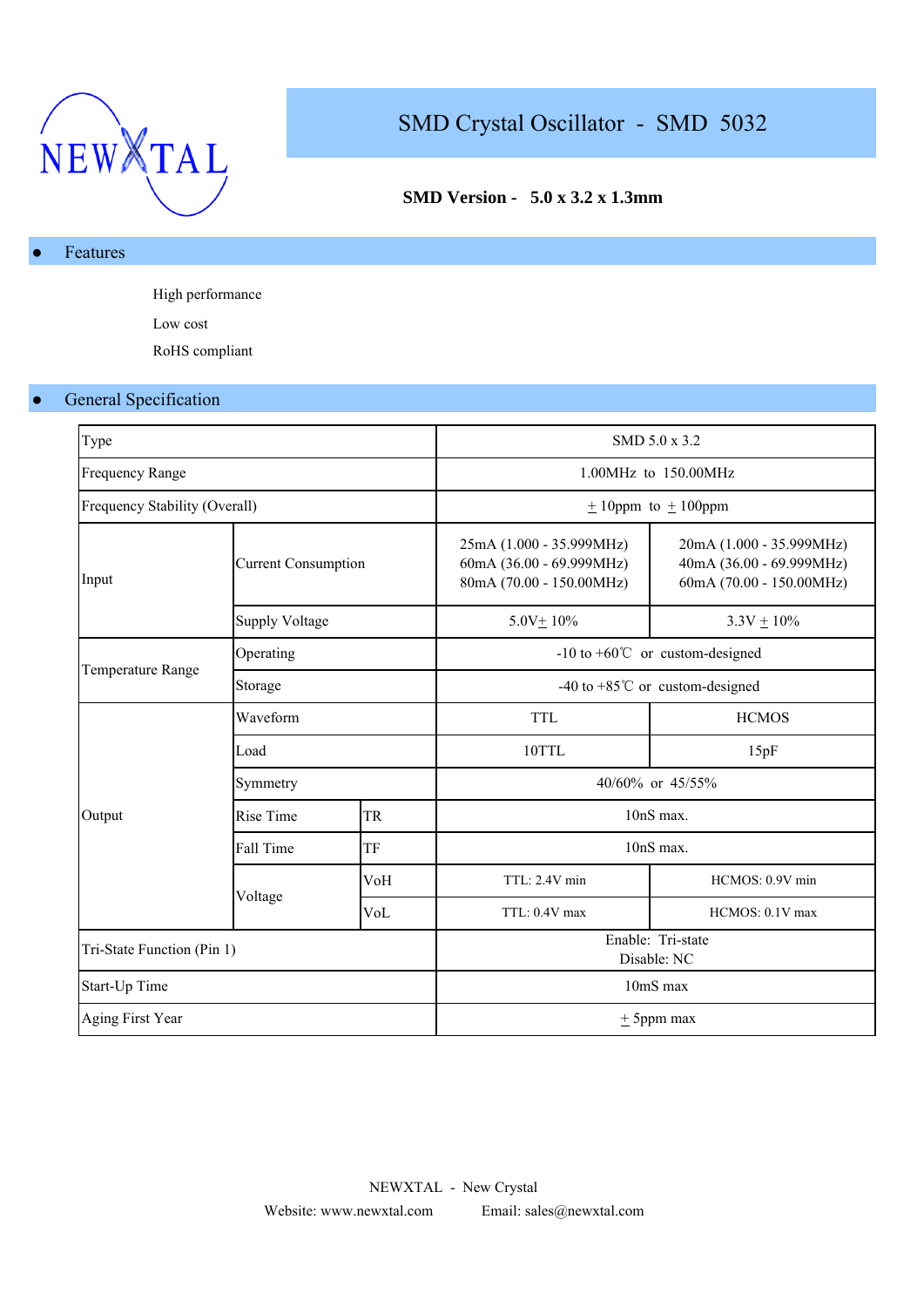## SMD Crystal Oscillator - SMD 5032

## ● Frequency Stability Codes (ppm)

| $=\pm 20$    | $r = \pm 25$<br><b>1</b>         | $= +30$<br>__ | $4 = +50$<br>$ -$ | $5 = \pm 100$ | $=$ $\cdot$ |  |
|--------------|----------------------------------|---------------|-------------------|---------------|-------------|--|
| $8 = \pm 15$ | $\frac{1}{2}$ + 10<br>$\Omega =$ | $h = +70$     |                   |               |             |  |

\* Frequency stability includes stability at 25 ℃, operating temperature range, supply voltage and aging 1st year.

### Operating Temperature Range Codes (℃)

| $= 0$ to $+70$    | $2 = -10$ to $+70$ | $= -20$ to $+70$   | $4 = -40$ to $+85$  | $5 = -10$ to $+60$ | $6 = -20$ to $+60$ |
|-------------------|--------------------|--------------------|---------------------|--------------------|--------------------|
| $7 = 0$ to $+100$ | $8 = 0$ to $+60$   | $9 = -30$ to $+65$ | $A = -55$ to $+125$ | $B = -30$ to $+80$ | $C = -10$ to $+50$ |

#### **Marking**

Frequency + C (Holder: CXO) + Date code ( Year Code + Month Code ) NEWXTAL (Company brand)

#### Year Code:

| 2001 | 2002 | 2003 | 2004 | 2005 | 2006 | 2007 | 2008 | 2009 | 2010              | 2011 | 2012 |
|------|------|------|------|------|------|------|------|------|-------------------|------|------|
|      |      |      |      |      |      |      |      |      | $1 \Omega$<br>1 U | . .  | --   |

#### Month Code:

| Jan            | $\mathbf{r}$<br>Feb | March | Apr | May | June | $\mathbf{r}$ 1<br>July | August | September | October | - -<br>Nov              | December |
|----------------|---------------------|-------|-----|-----|------|------------------------|--------|-----------|---------|-------------------------|----------|
| $\overline{1}$ |                     |       |     | ∸   |      |                        | . .    |           |         | $\overline{\mathbf{r}}$ |          |

For Example:



#### Ordering Information

| Holder      | Type      | <b>SMD</b> Size | Stability  | Temperature    | Input voltage          | Tri-state             | Symmetry                         | Pullability | Frequency | Lead-free | Packing                    |
|-------------|-----------|-----------------|------------|----------------|------------------------|-----------------------|----------------------------------|-------------|-----------|-----------|----------------------------|
|             |           |                 | (ppm)      | $^{\circ}$ C)  | (V)                    |                       |                                  | (ppm)       |           |           |                            |
| $C = CXO$   | $S = SMD$ | $2=5.0x3.2$     | See tables |                | $1 = 3.3$<br>$2 = 5.0$ | $N = No$<br>$T = Yes$ | $45 = 45/55\%$<br>$46 = 40/60\%$ |             | xx.xxM    |           | LF=leadfree TR=tape & reel |
|             |           |                 | ±50        | $-10$ to $+70$ |                        |                       |                                  | $N = N/A$   |           |           |                            |
| $\mathbf C$ | S         |                 | 4          |                |                        | т                     | 45                               | N           |           | LF        | TR                         |

For Example: CS2421T45N-10.000MLF/TR